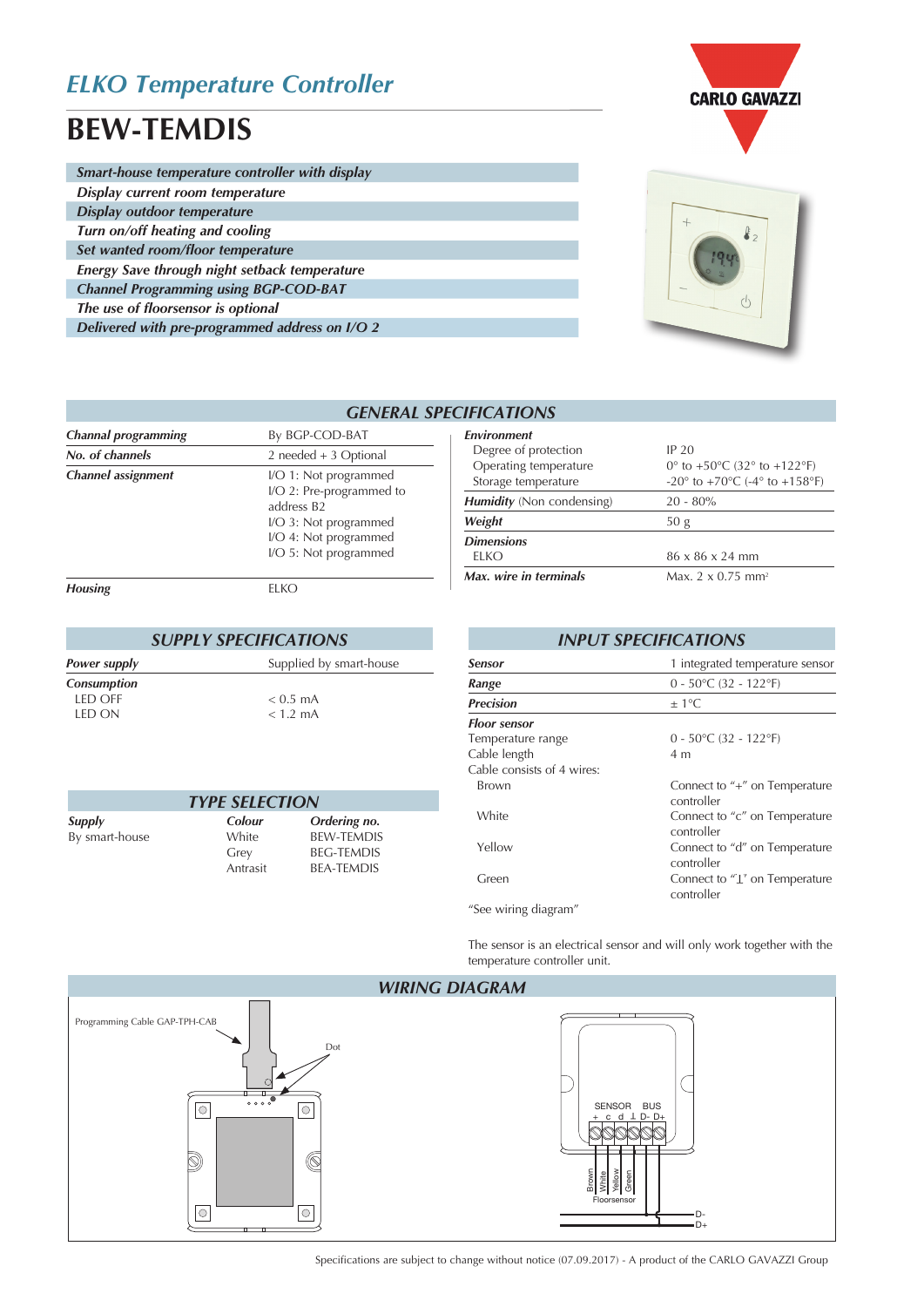## *ELKO Temperature Controller*



### *Mode of Operation*

### *Channel Programming*

Using the BGP-COD-BAT programming unit, each of the 5 channels on the temperature controller can be assigned any address between A1 and P8. The programming socket can be accessed by removing the front of the housing. The allocation of the channels are as follows:

| UQ            | <b>Description</b>                               |  |
|---------------|--------------------------------------------------|--|
| Needed I/Os   |                                                  |  |
|               | Temperature Control / Split I/O                  |  |
| $\mathcal{P}$ | DataLink Synchronization input                   |  |
| Optional I/Os |                                                  |  |
| $\mathbf{3}$  | Room temperature Analink output                  |  |
| 4             | Floor temperature Analink output                 |  |
| 5             | Floor temperature Alarm. High temperature output |  |

*\* Note: If a description of the heating/cooling outputs is required, please consult the manual for the smart-house controller BH8-CTRLZx-230. See paragraph 2.3.5*

*Please note that the unit can be programmed to both cooling and heating, but the mode required has to be selected on the display. For instance, cooling control can be selected during the sommer and heating control during the winter.*

*The temperature controller works with both floor sensor and Room sensor. It is possible to enter the smart-house controller software to change / program which sensor is used (or both), together with the Temperature controller.*

#### *Starting Up*

When the temperature controller is connected to the smart-house bus, the display digits will start flashing. The display will continue to flash until a complete status have been received from the smarthouse controller. This will take approximately 1 min. When the temperature controller has received a complete status, the display will stop flashing and show the current application status and room or floor temperature.

#### *Function Description*

After the starting up has finished, normal operation will commence. In normal operation (Normal mode) the user has the following options:

| <b>Button</b> | <b>Description</b>                      |
|---------------|-----------------------------------------|
| 「?            | Show outdoor temperature                |
|               | Enter turn on/off menu                  |
|               | Enter adjust temperature set point menu |
|               | Enter adjust temperature set point menu |

#### *Outdoor temperature option*

When pressing the  $\frac{1}{2}$  button the current outdoor temperature is shown in the display. A  $_{\mathbf{g}}$  symbol is also shown on the display to indicate outdoor temperature. The temperature controller will automatically go back to show the current room temperature (Normal mode) after the buttons have all been idle for approximately 5 seconds, or the user can single press the  $\bigcirc$  button to exit.

*\*Note:* For this option to work correctly, an outdoor temperature sensor, BSI-TEMANA, must be connected to the smart-house bus and the option must be set up in the smart-house controller. If this is not done, the display will show 60.0 when this option is selected.

#### *Symbol Description:*

On the display the following six symbols are used:



 – Temperature symbol 2 indicates that the outdoor temperature is currently shown on the display.

 – Heat symbol, indicating that a heat application is currently selected. When the symbol is blinking, the unit is heating. When the symbol is steady, Heat mode is selected.

 – Frost symbol, indicating that a cooling application is currently selected. When the symbol is blinking, the unit is cooling. When the symbol is steady, Cooling mode is selected.

 – Sun symbol, indicating that the current application  $\sum$  is running in normal mode.



 – Moon symbol, indicating that the current application is running in night setback mode.

 *Note:* When the temperature controller is in "normal" mode, the user is able to override this mode by selecting "night setback  $\bigcap$ " in the option menu.



#### *Option Menu*

When pressing and holding the  $\circlearrowright$  button for 1/2 sec., the option menu for turning on/off heat, cooling etc. is selected. In this menu there are four possibilities:

- 1. Turn on/off Heating (heat symbol in the display).
- 2. Turn on/off Night setback for Heating applications (sun and moon symbols in the display).<br>3. Turn on/off Cooling (frost symbol is
- Turn on/off Cooling (frost symbol in the display).
- 4. Turn on/off Night setback for Cooling applications (sun and moon symbols in the display)

When entering the option menu, the display will show with text what can be changed:

| Nr. | <b>Text in display</b>                  | <b>Description</b>                          |
|-----|-----------------------------------------|---------------------------------------------|
|     | <b>HFAT</b>                             | Heating can be turned<br>on/off.            |
|     | HES (Heat energy save/night<br>setback) | Heat night setback can<br>be turned on/off. |
| 3   | COOL                                    | Cooling can be turned<br>on/off.            |
|     | CES (Cool energy save/night<br>setback) | Cool night setback can<br>be turned on/off. |

To step through the four above possibilities single press the **p** button.